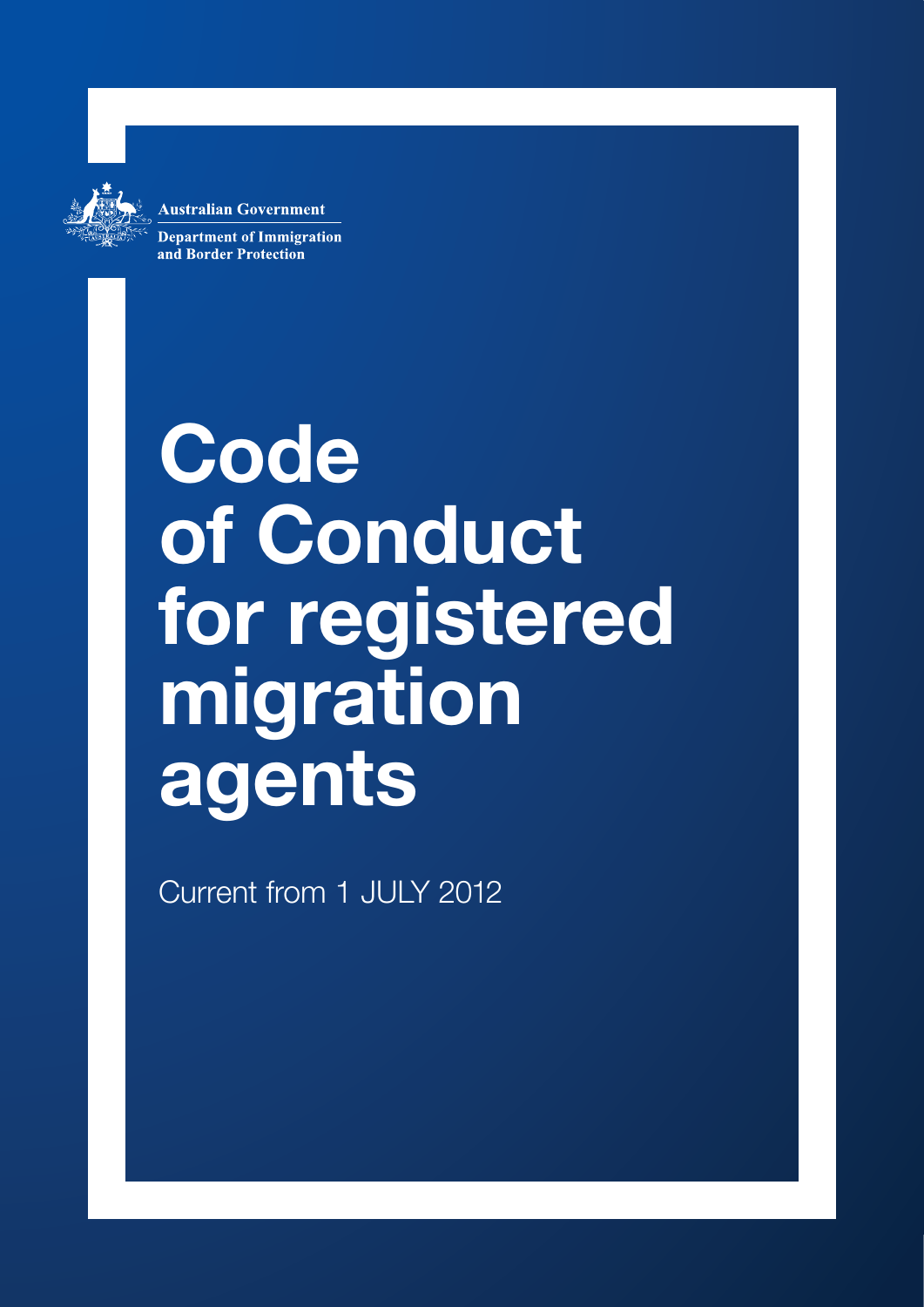#### SCHEDULE 2: CODE OF CONDUCT

#### (regulation 8)

#### Migration Act 1958, subsection 314(1)

#### THIS CODE OF CONDUCT SHOULD BE DISPLAYED PROMINENTLY IN THE REGISTERED MIGRATION AGENT'S OFFICE.

If a client believes that a registered migration agent has acted in breach of this Code of Conduct, a complaint can be made online:

[https://www.mara.gov.au/using-an-agent/resolving-disputes-with-your-agent/](https://www.mara.gov.au/using-an-agent/resolving-disputes-with-your-agent/make-a-complaint-about-an-agent/) [make-a-complaint-about-an-agent/](https://www.mara.gov.au/using-an-agent/resolving-disputes-with-your-agent/make-a-complaint-about-an-agent/)

or in writing to:

Migration Agents Registration Authority

PO BOX Q1551

QVB NSW 1230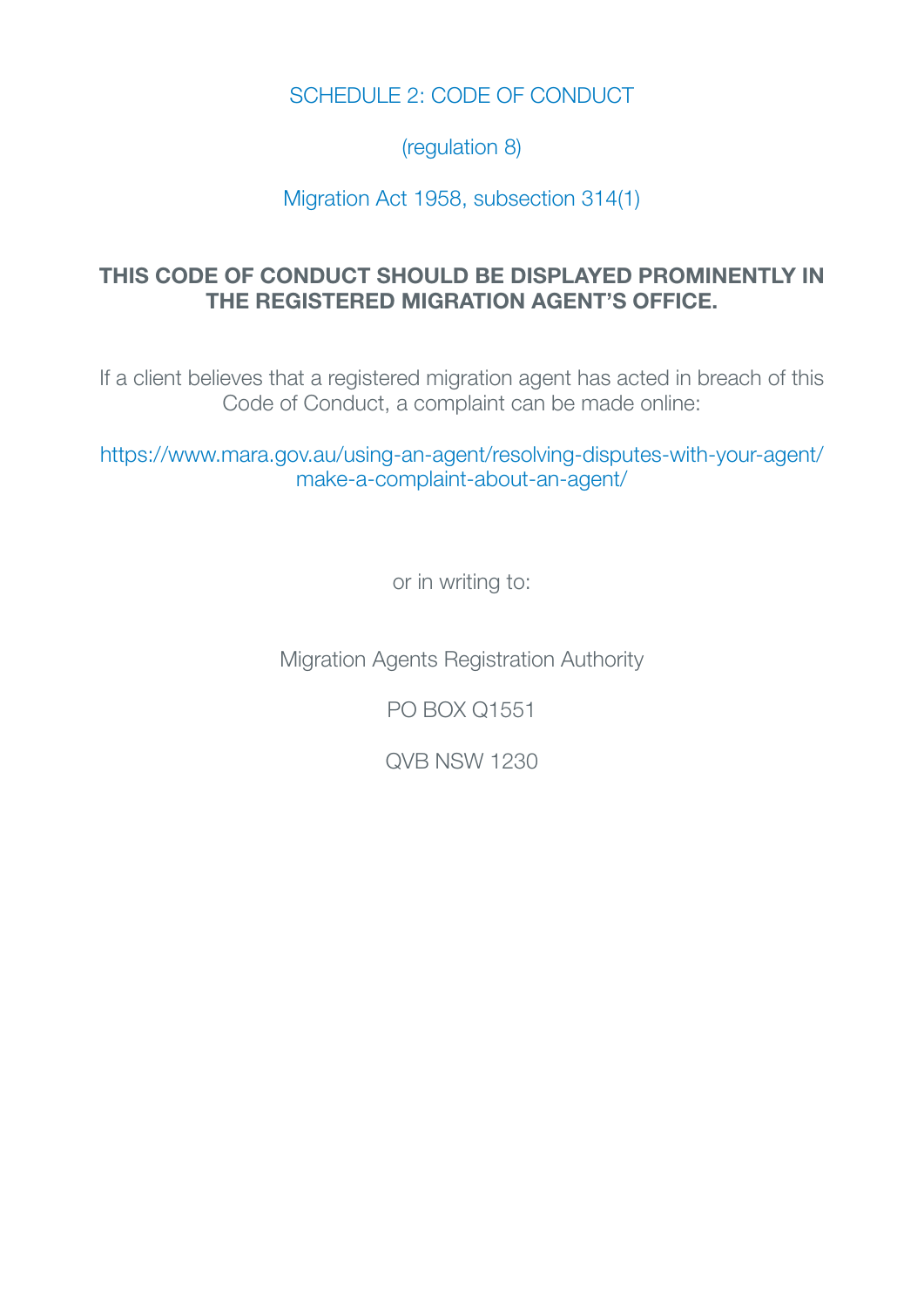# Code of Conduct

for registered migration agents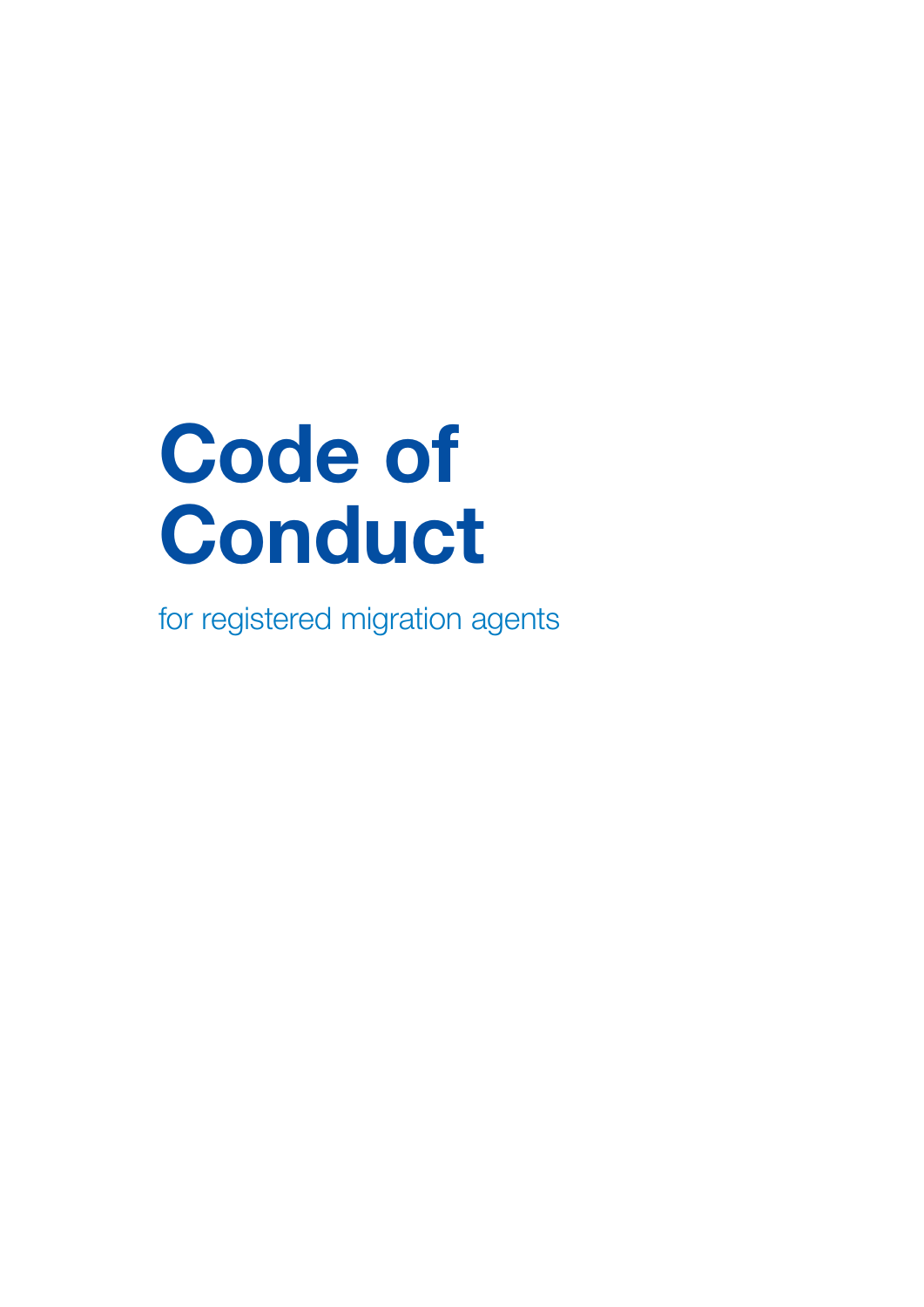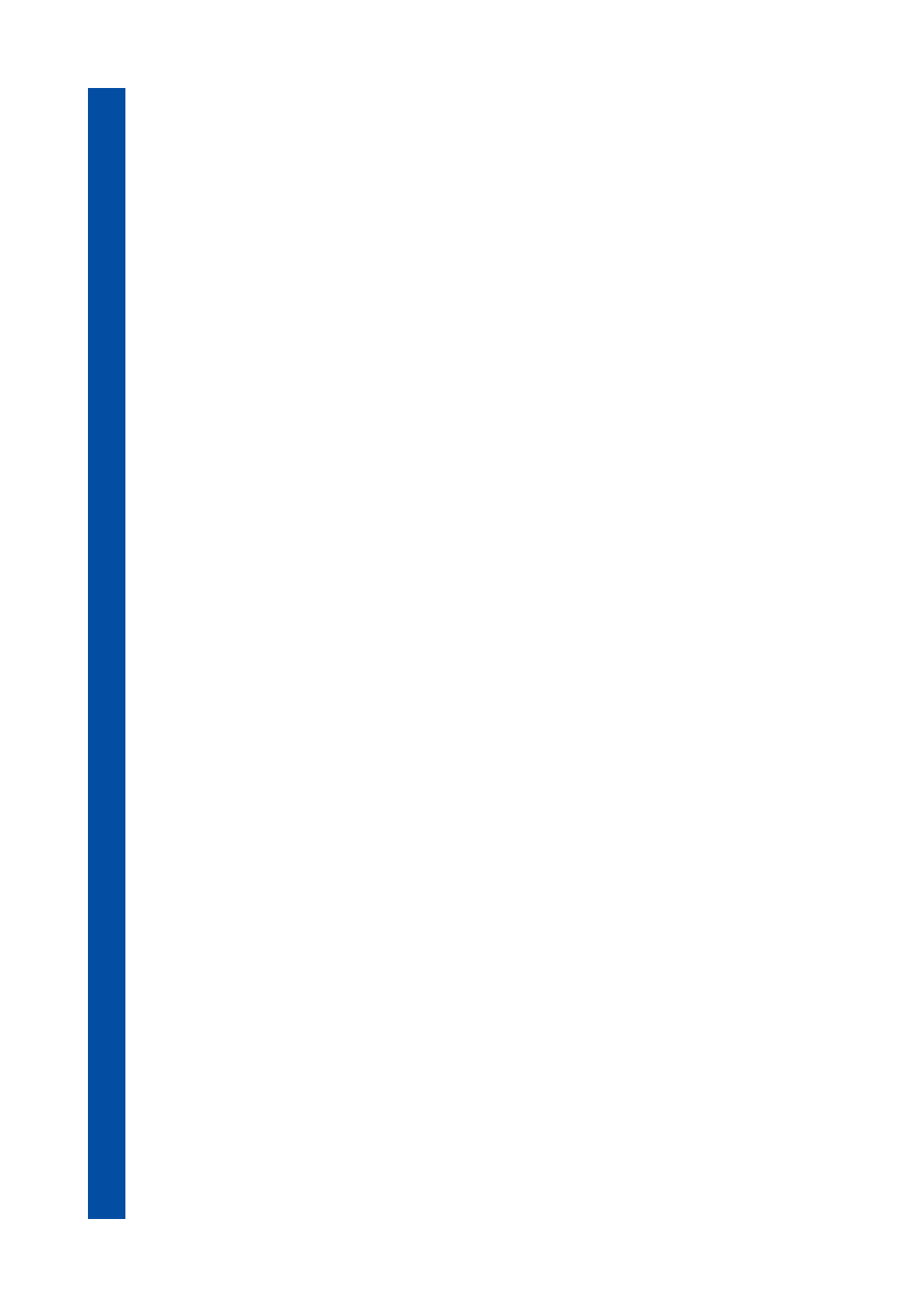#### **Contents**

| Part $1 -$ Introduction                                | $\overline{2}$  |
|--------------------------------------------------------|-----------------|
| Part 2 – Standards of Professional Conduct             | $\overline{4}$  |
| Part 3 - Obligations to Clients                        | 9               |
| Part 4 – Relations Between Registered Migration Agents | 10 <sup>°</sup> |
| Part 5 - Fees and Charges                              | 11              |
| Part 6 – Record Keeping and Management                 | 13 <sup>°</sup> |
| Part 7 - Financial Duties                              | 14              |
| Part 8 - Duties of Migration Agents to Employees       | 16              |
| $Part 9 - Complaints$                                  | 17 <sub>1</sub> |
| Part 10 - Termination of Services                      | 18              |
| Part 11 - Client Awareness of the Code                 | 19              |

The Code of Conduct for migration agents is authorised by the requirements of the Migration Agents Regulations 1998 No. 53, Schedule 2, Regulation 8 and the Migration Act 1958 Subsection 314(1).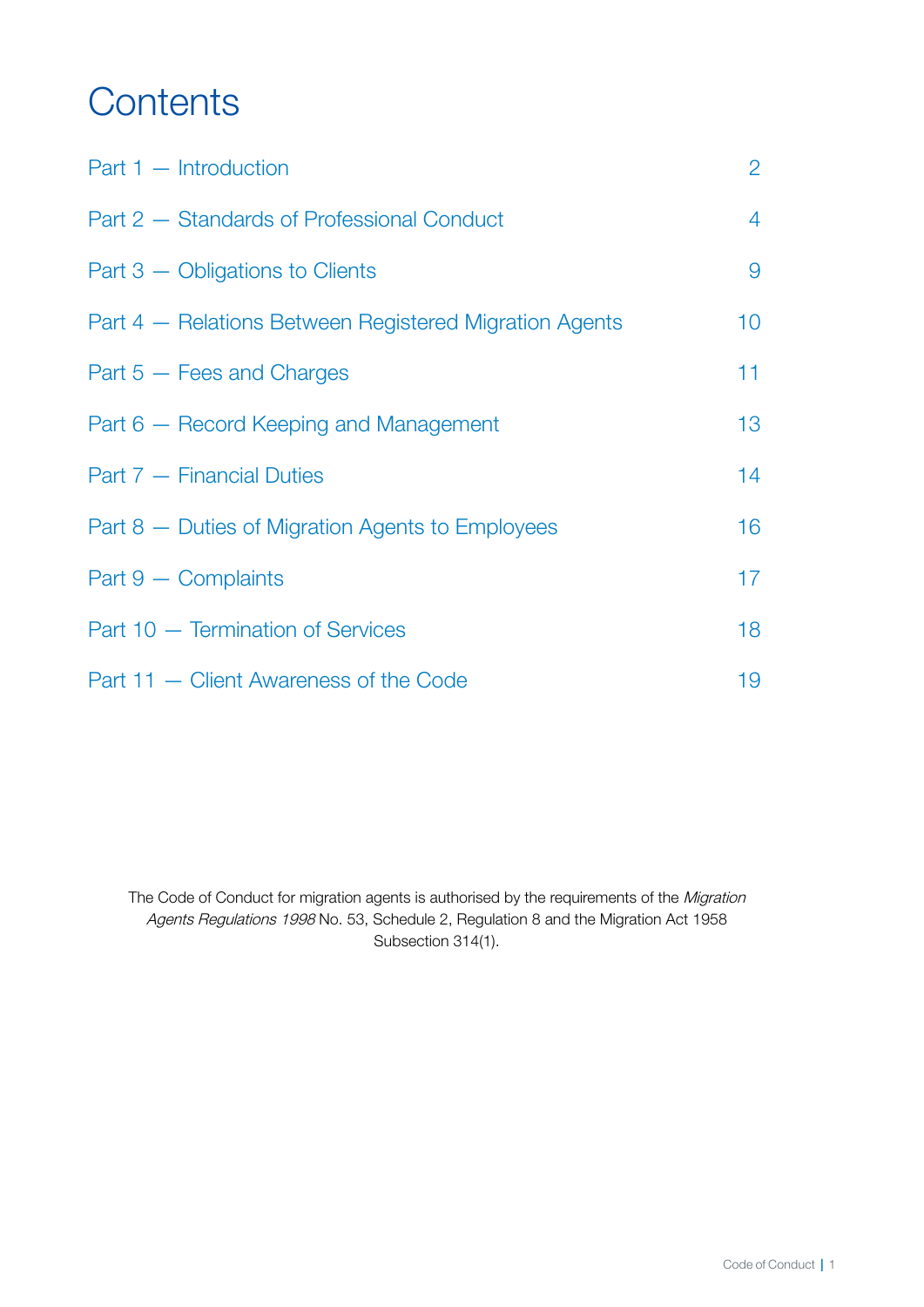#### <span id="page-5-0"></span>Part 1 — Introduction

- 1.1 This Code of Conduct (the **Code**) is intended to regulate the conduct of registered migration agents.
- 1.2 The Migration Agents Registration Authority (the **Authority**) is responsible for administering the Code.
- 1.3 A person who wants to operate as a registered migration agent must register with the Authority.
- 1.4 The Code applies to an individual who is listed in the Register of Migration Agents kept by the Authority under section 287 of the Migration Act 1958 (the Migration Act).
- 1.5 To ensure compliance with the Code, the Authority may impose an administrative sanction if a breach of the Code is found to have occurred.
- 1.6 An administrative sanction may range from a caution through to suspension of registration or the ultimate sanction of cancellation of registration.
- 1.7 Accordingly, the Code does not impose criminal sanctions.
- 1.8 However, there are a number of offences under the Migration Act and the *Migration* Regulations 1994 (the **Migration Regulations**) that also deal with the kind of activity covered by the Code. These activities include misleading statements and advertising, practising when unregistered and misrepresenting a matter. Provisions of the Crimes Act 1914, the Criminal Code Act 1995 and the Trade Practices Act 1974 may also apply to these activities.
- 1.9 The Code is not intended to displace any duty or liability that a registered migration agent may have under the common law, or the statute law of the Commonwealth, a State or a Territory, in relation to a matter covered Code. The provisions of the Code should be read in the light of this principle.
- 1.10 The aims of the Code are:
	- (a) to establish a proper standard for the conduct of a registered migration agent;
	- (b) to set out the minimum attributes and abilities that a person must demonstrate to perform as a registered migration agent under the Code, including:
		- (i) being fit and proper person to give immigration assistance;
		- (ia) being a person of integrity and good character;
		- (ii) knowing the provisions of the Migration Act and Migration Regulations, and other legislation relating to migration procedure, in sufficient depth to offer sound and comprehensive advice to a client, including advice on completing and lodging application forms;
		- (iii) completing continuing professional development as required by the Migration Agents Regulations 1998;
		- (iv) being able to perform diligently and honestly;
		- (v) being able and willing to deal fairly with clients;
		- (vi) having enough knowledge of business procedure to conduct business as a registered migration agent, including record keeping and file management;
		- (vii) properly managing and maintaining client records;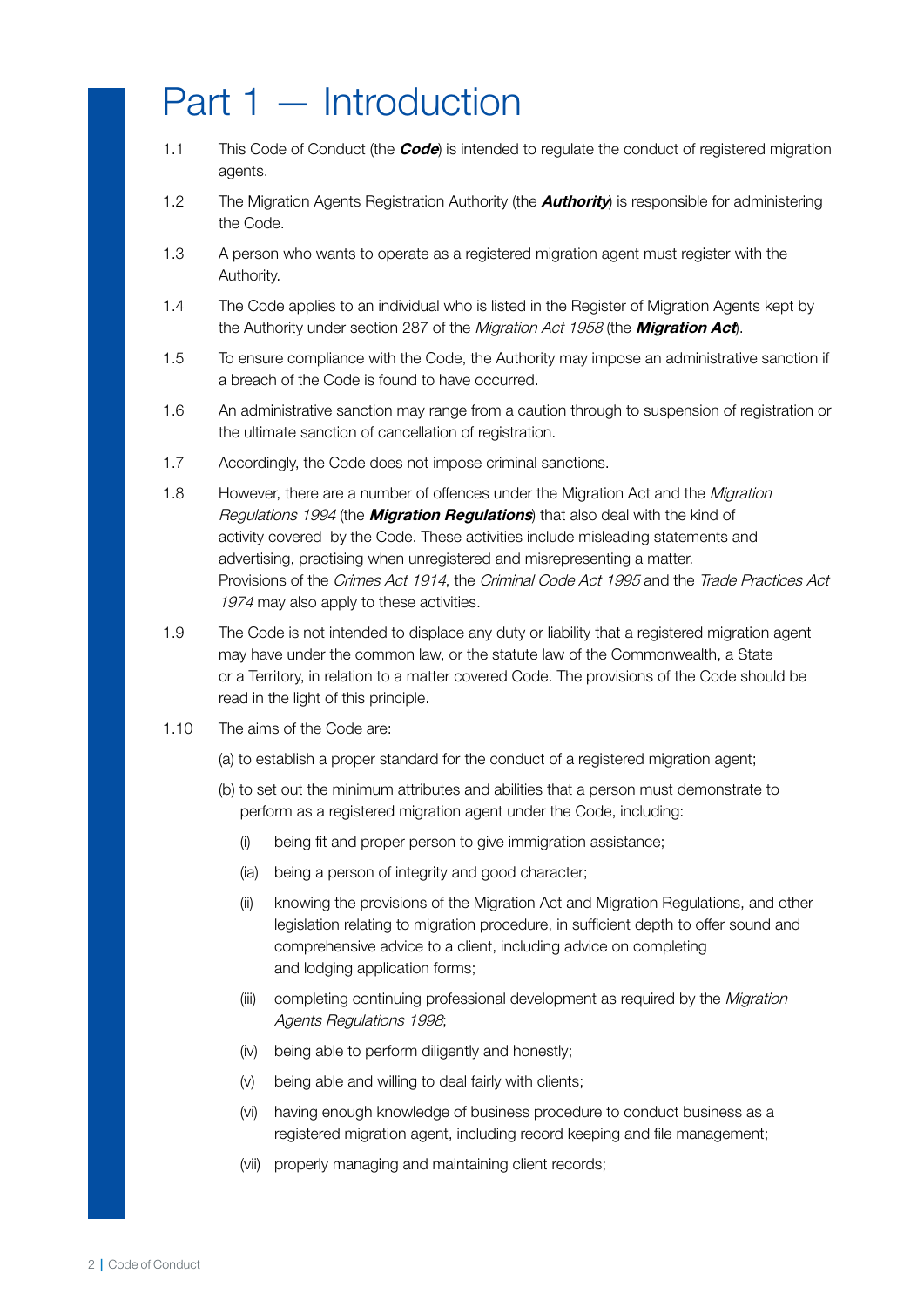- (c) to set out the duties of a registered migration agent to a client, an employee of the agent, and the Commonwealth and its agencies;
- (d) to set out requirements for relations between registered migration agents;
- (e) to establish procedures for setting and charging fees by registered migration agents;
- (f) to establish a standard for a prudent system of office administration;
- (g) to require a registered migration agent to be accountable to the client;
- (h) to help resolve disputes between a registered migration agent and a client.
- 1.11 The Code does not list exhaustively the acts and omissions that may fall short of what is expected of a competent and responsible registered migration agent.
- 1.12 However, the Code imposes on a registered migration agent the overriding duty to act at all times in the lawful interests of the agent's client. Any conduct falling short of that requirement may make the agent liable to cancellation of registration 1.13
- 1.13 If a registered migration agent has a contract in force with a client that complies with this Code, but the Code is amended in a way that relates to the content of the contract:
	- (a) the agent is not in breach of this Code solely because the contract does not comply with the amended Code; but
	- (b) the agent must do everything practicable to vary the contract to ensure that it complies with the amended Code.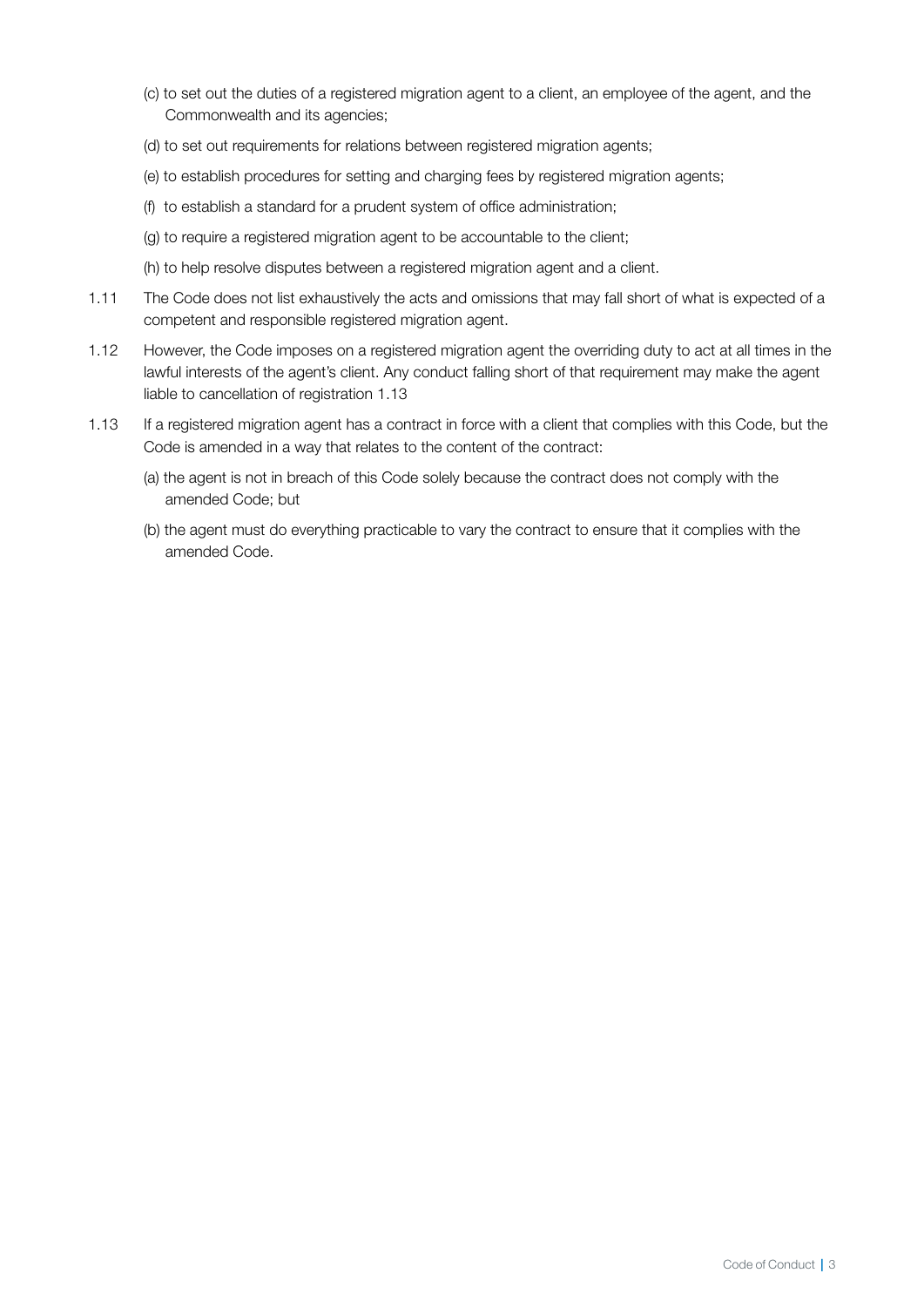## <span id="page-7-0"></span>Part 2 — Standards of Professional **Conduct**

2.1 A registered migration agent must always:

- (a) act in accordance with the law (including, for an agent operating as an agent in a country other than Australia, the law of that country) and the legitimate interests of his or her client; and
- (b) deal with his or her client competently, diligently and fairly.

However, a registered migration agent operating as an agent in a country other than Australia will not be taken to have failed to comply with the Code if the law of that country prevents the agent from operating in compliance with the Code.

- 2.1A A registered migration agent must not accept a person as a client if the agent would have any of the following conflicts of interest:
	- (a) the agent has had previous dealings with the person, or intends to assist the person, in the agent's capacity as a marriage celebrant;
	- (b) [omitted by SLI 2006, 249 with effect from 1/10/2006];
	- (c) the agent is, or intends to be, involved with the person in a business activity that is relevant to the assessment of a visa application or cancellation review application;
	- (d) there is any other interest of the agent that would affect the legitimate interests of the client.
- 2.1B If it becomes apparent that a registered migration agent has a conflict of interest mentioned in clause 2.1A in relation to a client, the agent must, as soon as practicable taking into account the needs of the client, but in any case within 14 days:
	- (a) tell the client about the conflict of interest; and;
	- (b) advise the client that, under the Code, the agent can no longer act for the client; and;
	- (c) advise the client about appointing another registered migration agent; and;
	- (d) cease to deal with the client in the agent's capacity as registered migration agent.
- 2.1C Part 10 of the Code then applies as if the client had terminated the registered migration agent's instructions..
- 2.1D A registered migration agent who has ceased to act for a client in accordance with paragraph 2.1B(d), must, as soon as practicable, but in any case within 14 days, inform the Department that he or she is no longer acting for the client.
- 2.2 If a registered migration agent:
	- (a) gives advice of a non-migration nature to a client in the course of giving immigration assistance; and
	- (b) could receive a financial benefit because of the advice.

The agent must tell the client in writing, at the time the advice is requested or given, that the agent may receive a financial benefit..

2.3 A registered migration agent's professionalism must be reflected in a sound working knowledge of the Migration Act and Migration Regulations, and other legislation relating to migration procedure, and a capacity to provide accurate and timely advice.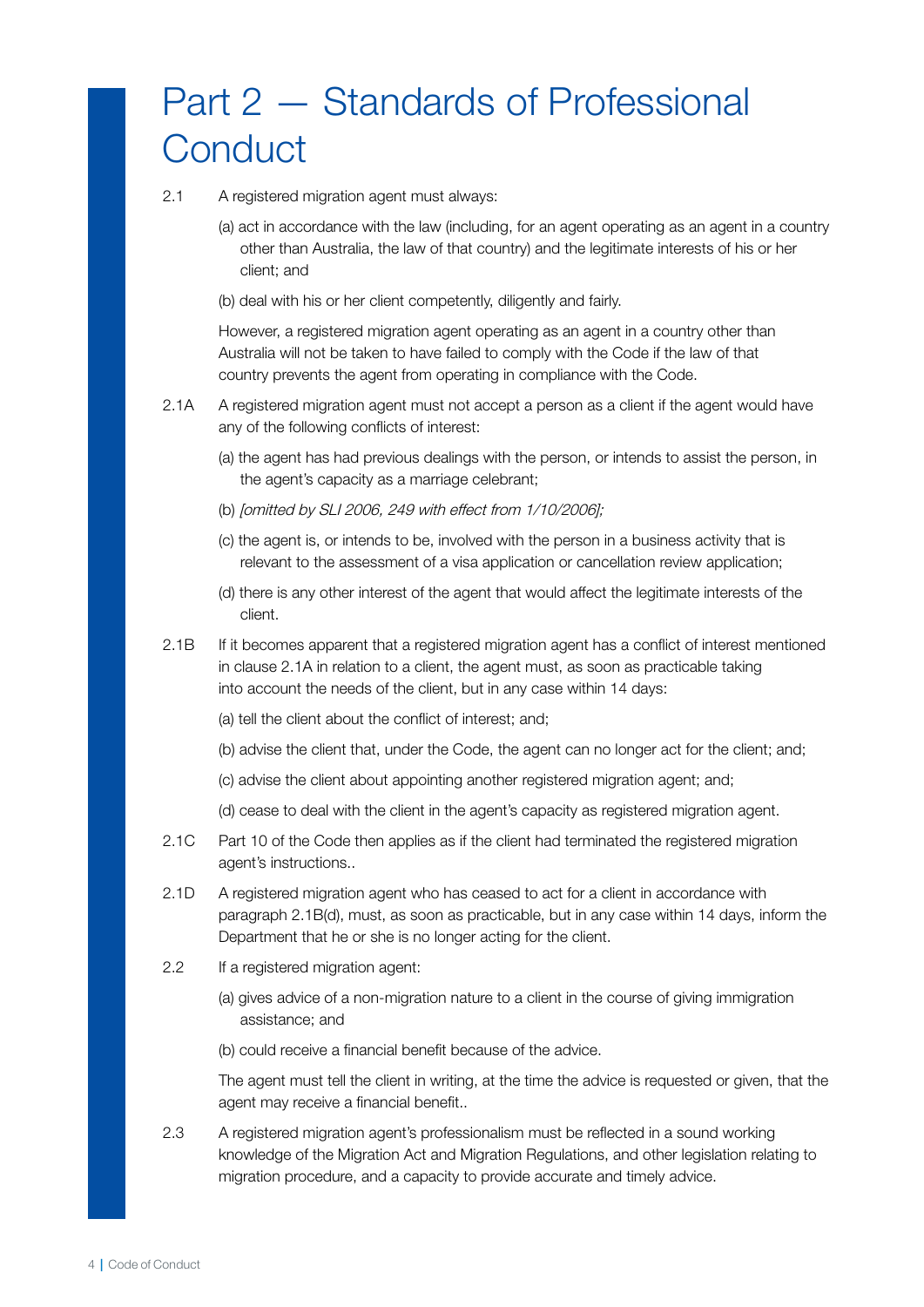- 2.3A A registered migration agent's professionalism must be reflected in the making of adequate arrangements to avoid financial loss to a client, including the holding of professional indemnity insurance mentioned in the regulation 6B for the period of the migration agent's registration read in the light of this principle.
- 2.4 A registered migration agent must have due regard to a client's dependence on the agent's knowledge and experience.
- 2.5 A registered migration agent must:

(a) take appropriate steps to maintain and improve his or her knowledge of the current versions of:

- (i) the Migration Act 1958; and
- (ii) the Migration Regulations 1994; and
- (iii) other legislation relating to migration procedure; and
- (iv) portfolio policies and procedures; and

(b) either:

- (i) maintain a professional library that includes those materials; or
- (ii) if the agent's employer, or the business in which he or she works, maintains a professional library that includes those materials - take responsibility for ensuring that he or she has access to the library.
- Note 1: A comprehensive list of the materials mentioned in subparagraphs (a) (iii) and (iv) may be obtained from the Professional Library page of the Authority's web site (www.mara.gov.au).
- Note 2: A registered migration agent must satisfy the requirements for continuing professional development set out in Schedule 1.
- 2.6 To the extent that a registered migration agent must take account of objective criteria to make an application under the Migration Act or Migration Regulations, he or she must be frank and candid about the prospects of success when assessing a client's request for assistance in preparing a case or making an application under the Migration Act or Migration Regulations.
- 2.7 A registered migration agent who is asked by a client to give his or her opinion about the probability of a successful outcome for the client's application:
	- (a) must give the advice, in writing, within a reasonable time; and
	- (b) may also give the advice orally to the extent that the oral advice is the same as the written advice; and
	- (c) must not hold out unsubstantiated or unjustified prospects of success when advising clients (orally or in writing) on applications under the Migration Act or Migration Regulations.
- 2.8 A registered migration agent must:
	- (a) within a reasonable time after agreeing to represent a client, confirm the client's instructions in writing to the client; and
	- (b) act in accordance with the client's instructions; and
	- (c) keep the client fully informed in writing of the progress of each case or application that the agent undertakes for the client; and
	- (d) within a reasonable time after the case or application is decided, tell the client in writing of the outcome of the client's case or application.
- 2.9 A registered migration agent must not make statements in support of an application under the Migration Act or Migration Regulations, or encourage the making of statements, which he or she knows or believes to be misleading or inaccurate.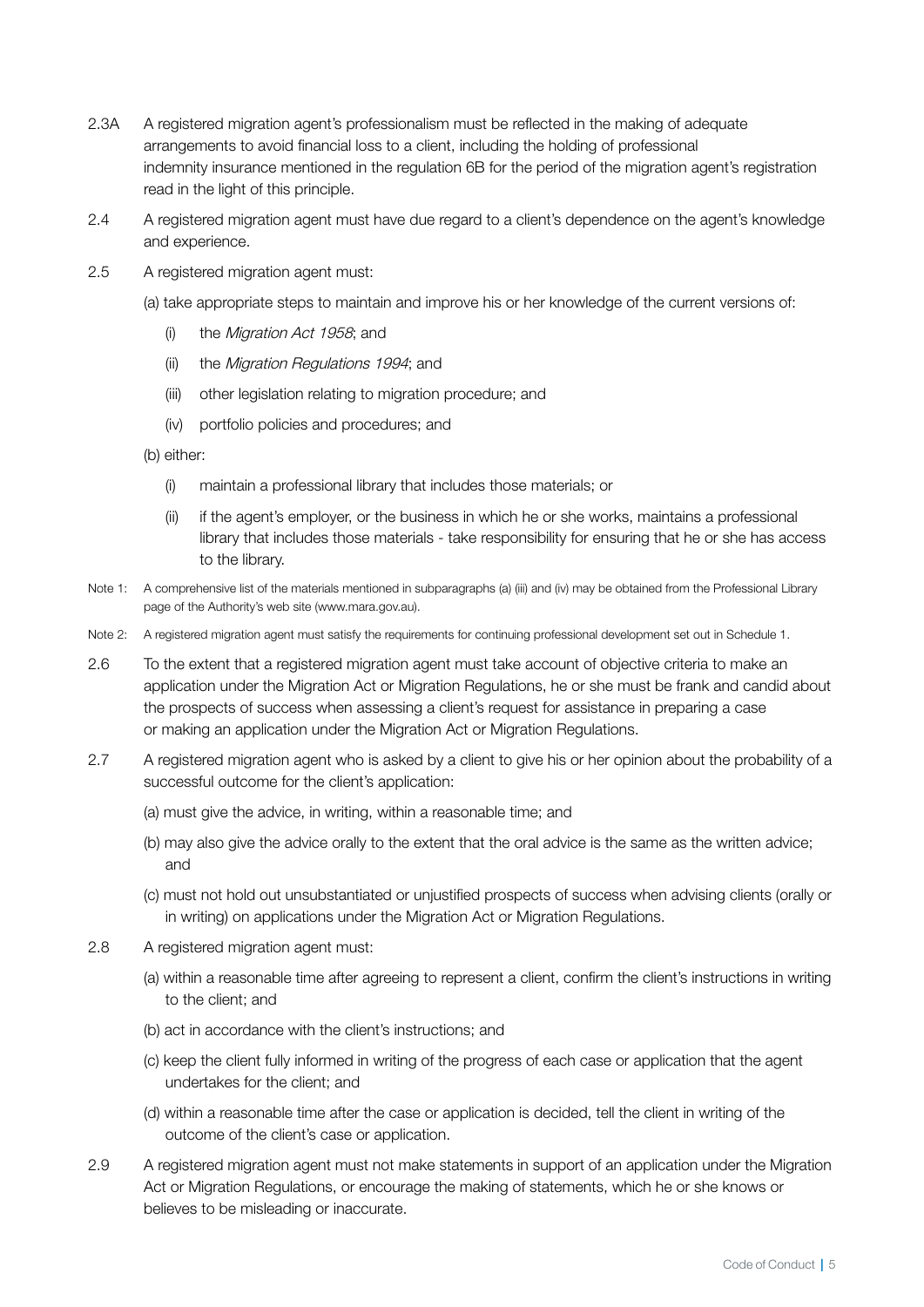| 2.9A    | In communicating with, or otherwise providing information to, the Authority, a registered<br>migration agent must not mislead or deceive the Authority, whether directly or by withholding<br>relevant information.                                                                                                |
|---------|--------------------------------------------------------------------------------------------------------------------------------------------------------------------------------------------------------------------------------------------------------------------------------------------------------------------|
| 2.10    | A registered migration agent must not engage in false or misleading advertising, including<br>advertising in relation to:                                                                                                                                                                                          |
|         | (a) the agent's registration as a registered migration agent; or                                                                                                                                                                                                                                                   |
|         | (b) the implications of Government policy for the successful outcome of an application under<br>the Migration Act or Migration Regulations; or                                                                                                                                                                     |
|         | (c) guaranteeing the success of an application.                                                                                                                                                                                                                                                                    |
| Note:   | Advertising includes advertising on the Internet.                                                                                                                                                                                                                                                                  |
| 2.11    | A registered migration agent must, when advertising:                                                                                                                                                                                                                                                               |
|         | (a) include in the advertisement the words "Migration Agents Registration Number" or<br>"MARN", followed by the agent's individual registration number; and                                                                                                                                                        |
|         | (b) if the agent is advertising in a language other than English — include in the advertisement<br>words in that other language equivalent to "Migration Agents Registration Number" or<br>"MARN", followed by the agent's individual registration number.                                                         |
| Note 1: | Advertising includes advertising on the Internet.                                                                                                                                                                                                                                                                  |
| Note 2: | Clause 2.12, which relates to implying a relationship with the Department or the Authority, also applies to the<br>registered migration agent's advertising mentioned in clause 2.11.                                                                                                                              |
| 2.12    | A registered migration agent must not, when advertising, imply the existence of a<br>relationship with the Department or the Authority, for example by using terms such as:                                                                                                                                        |
|         | (a) Australian Government registered; or                                                                                                                                                                                                                                                                           |
|         | (b) Migration Agents Registration Authority registered; or                                                                                                                                                                                                                                                         |
|         | (c) Department registered.                                                                                                                                                                                                                                                                                         |
| Note:   | Advertising includes advertising on the Internet.                                                                                                                                                                                                                                                                  |
| 2.14    | A registered migration agent must not portray registration as involving a special or privileged<br>relationship with the Minister, officers of the Department or the Authority, for example to<br>obtain priority processing, or to imply that the agent undertakes part or full processing for<br>the Department. |
| 2.14A   | A registered migration agent must not represent that he or she can procure a particular<br>decision for a client under the Migration Act or the Migration Regulations.2.15                                                                                                                                         |
| 2.15    | A registered migration agent must not intimidate or coerce any person for the benefit of<br>the agent or otherwise. For example, a registered migration agent must not engage in any of<br>the following:                                                                                                          |
|         | (a) undue pressure;                                                                                                                                                                                                                                                                                                |
|         | (b) physical threats;                                                                                                                                                                                                                                                                                              |
|         | (c) manipulation of cultural or ethnic anxieties;                                                                                                                                                                                                                                                                  |
|         | (d) threats to family members in Australia or overseas;                                                                                                                                                                                                                                                            |
|         | (e) untruthful claims of Departmental sanctions;                                                                                                                                                                                                                                                                   |
|         | (f) discrimination on the grounds of religion, nationality, race, ethnicity, politics or gender.                                                                                                                                                                                                                   |
|         |                                                                                                                                                                                                                                                                                                                    |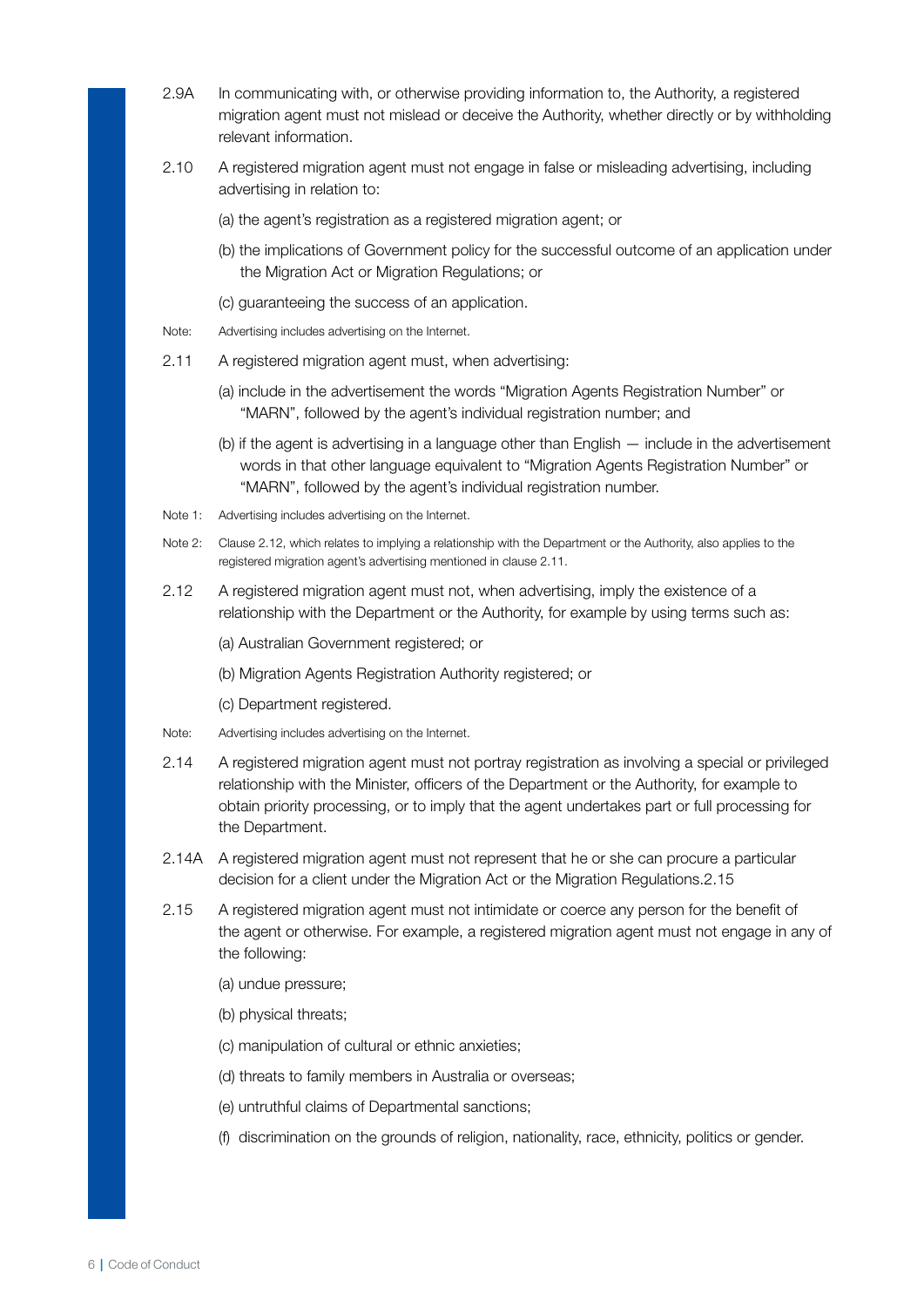- 2.16 A registered migration agent with operations overseas may indicate that he or she is registered in Australia, but must not create an impression that registration involves accreditation by the Commonwealth Government for work overseas for the Commonwealth or for a client.
- 2.17 If an application under the Migration Act or the Migration Regulations is vexatious or grossly unfounded (for example, an application that has no hope of success) a registered migration agent:
	- (a) must not encourage the client to lodge the application; and
	- (b) must advise the client in writing that, in the agent's opinion, the application is vexatious or grossly unfounded; and
	- (c) if the client still wishes to lodge the application must obtain written acknowledgment from the client of the advice given under paragraph (b).
- Note: Under section 306AC of the Act, the Minister may refer a registered migration agent to the Authority for disciplinary action if the agent has a high visa refusal rate in relation to a visa of a particular class.
- 2.18 A registered migration agent must act in a timely manner if the client has provided all the necessary information and documentation in time for statutory deadlines. For example, in most circumstances an application under the Migration Act or Migration Regulations must be submitted before a person's visa ceases to be in effect.
- 2.19 Subject to a client's instructions, a registered migration agent has a duty to provide sufficient relevant information to the Department or a review authority to allow a full assessment of all the facts against the relevant criteria. For example, a registered migration agent must avoid the submission of applications under the Migration Act or Migration Regulations in a form that does not fully reflect the circumstances of the individual and prejudices the prospect of approval.
- 2.20 A registered migration agent must:
	- (a) find out the correct amount of any visa application charge and all other fees or charges required to be paid for a client's visa application under the Migration Act or the Migration Regulations; and
	- (b) give the client written advice of the amount of each fee and charge; and
	- (c) if the agent is to pay an amount for the client give the client written advice of the date by which the amount must be given to the agent so that the interests of the client are not prejudiced; and
	- (d) give the client a written notice of each amount paid by the agent for the client.
- 2.21 A registered migration agent must not submit an application under the Migration Act or Migration Regulations without the specified accompanying documentation. For example, in a marriage case, threshold documentation would include a marriage certificate and evidence that the sponsor is an Australian citizen, an Australian permanent resident or an eligible New Zealand citizen, without which assessment of the case could not proceed (unless the agent has a reasonable excuse or the client has requested the agent to act despite incomplete documentation).
- 2.22A A registered migration agent must, when providing translating or interpreting services, include on a prominent part of the translated document the following sequence:
	- (a) the name of the migration agent;
	- (b) followed by the words 'Migration Agent's Registration Number';
	- (c) followed by the agent's registration number.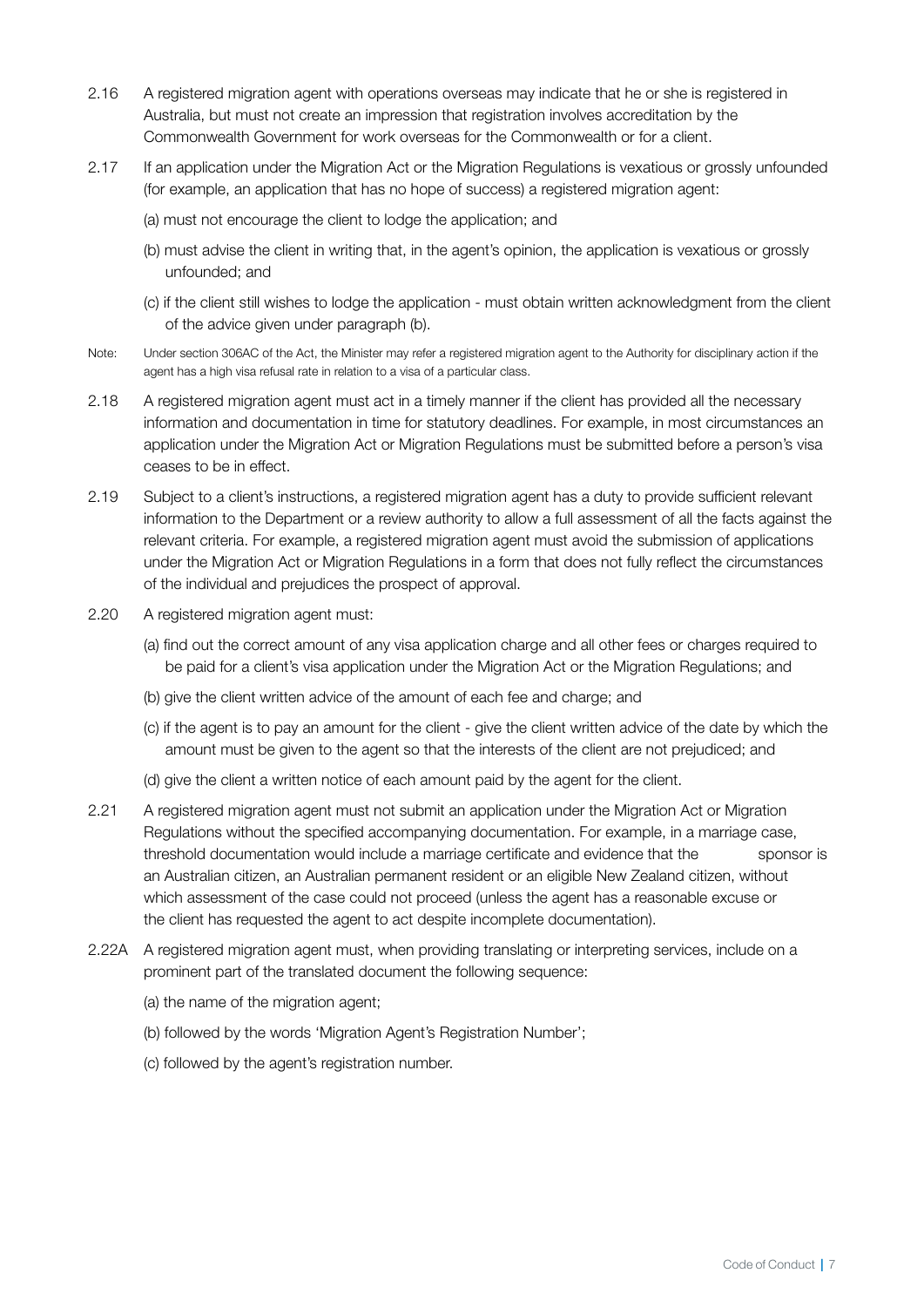- 2.22B A registered migration agent must:
	- (a) notify the Authority, in writing, of any changes to the registration details of the agent in relation to any of the following matters:
		- (i) the agent's full name;
		- (ii) any business names of the agent or the agent's employer;
		- (iii) the business address for the agent;
		- (iv) the telephone number for contacting the agent;
		- (v) any of the matters mentioned in paragraphs 3V (a) to (da) of these Regulations; and
	- (b) notify the Authority:
		- (i) in advance; or
		- (ii) not later than 14 days after the change or changes if advance notice would be unreasonable in the circumstances.
- 2.23 A registered migration agent must take all reasonable steps to maintain the reputation and integrity of the migration advice profession.
- 2.24 This Code is a responsive document that will change from time to time to meet the needs of clients and to ensure the delivery of relevant, up to date advice.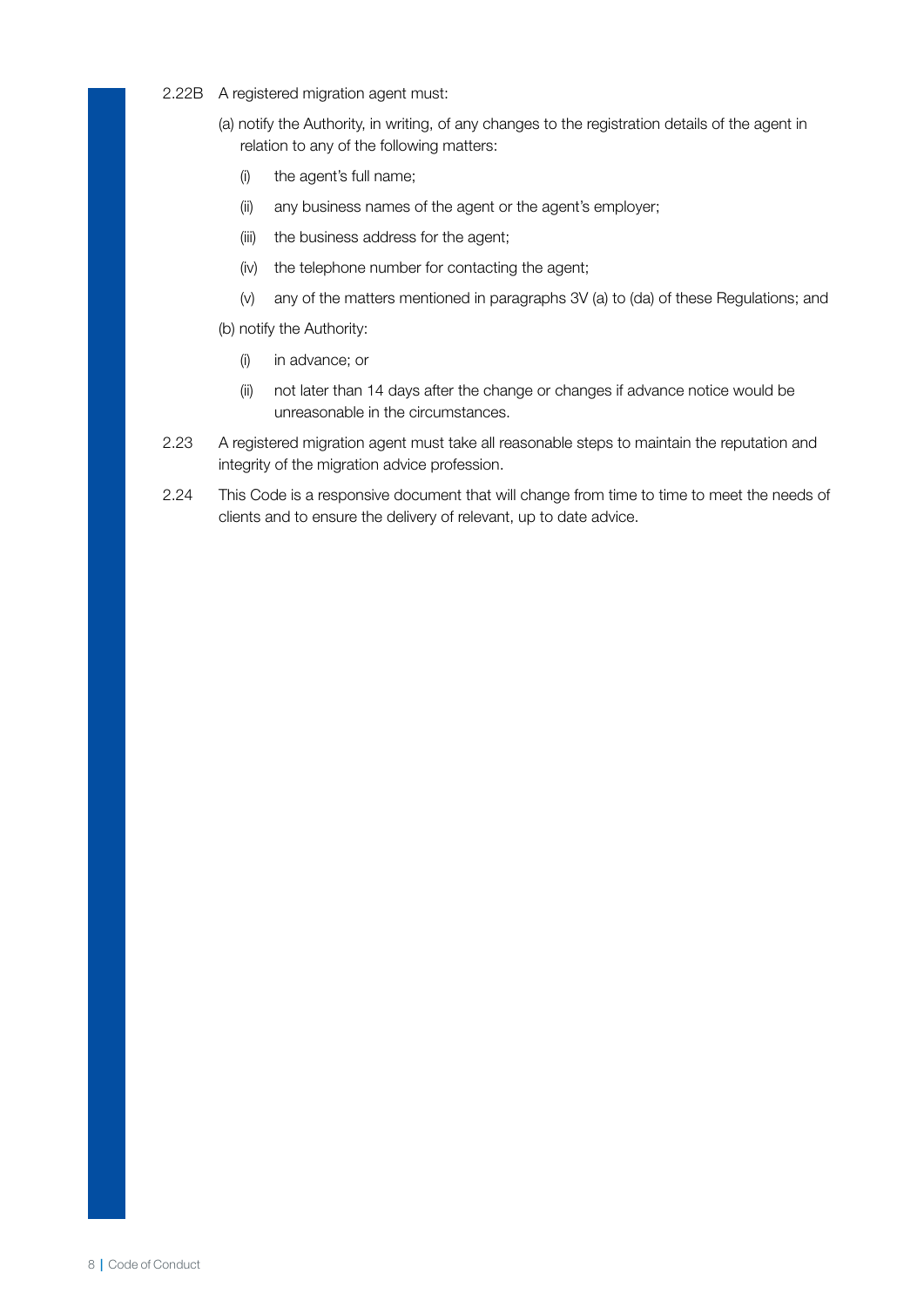## <span id="page-12-0"></span>Part 3 – Obligations to Clients

- 3.1 A registered migration agent has a duty to preserve the confidentiality of his or her clients.
- 3.2 A registered migration agent must not disclose, or allow to be disclosed, confidential information about a client or a client's business without the client's written consent, unless required by law.
- 3.2A Once a registered migration agent had agreed to work for a client, but before commencing that work, the agent must:

(a) provide the client with a copy of the *Consumer Guide*; and

(b) make a record that the copy has been provided.

- Note: Consumer Guide is a document produced by the Authority with information about the migration advice profession, the functions of the Authority, the legislation regulating the profession, what a client can reasonably expect from a registered migration agent, and complaint procedures.
- 3.3 A registered migration agent must inform clients that they are entitled to receive copies of the application under the Migration Act or Migration Regulations and any related documents if they want copies. The agent may charge a reasonable amount for any copies provided.
- 3.4 A registered migration agent must have an address and telephone number where the agent can be contacted during normal business hours.
- 3.5 If a registered migration agent changes his or her address, telephone number or any other details that are recorded on the Register of Migration Agents, the agent must give a written notice to the Department, the Authority, any review authority and all current clients of the agent:

(a) in advance; or

- (b) not later than 14 days after the change or changes if advance notice would be unreasonable in the circumstances.
- 3.6 A registered migration agent must ensure that clients have access to an interpreter if necessary.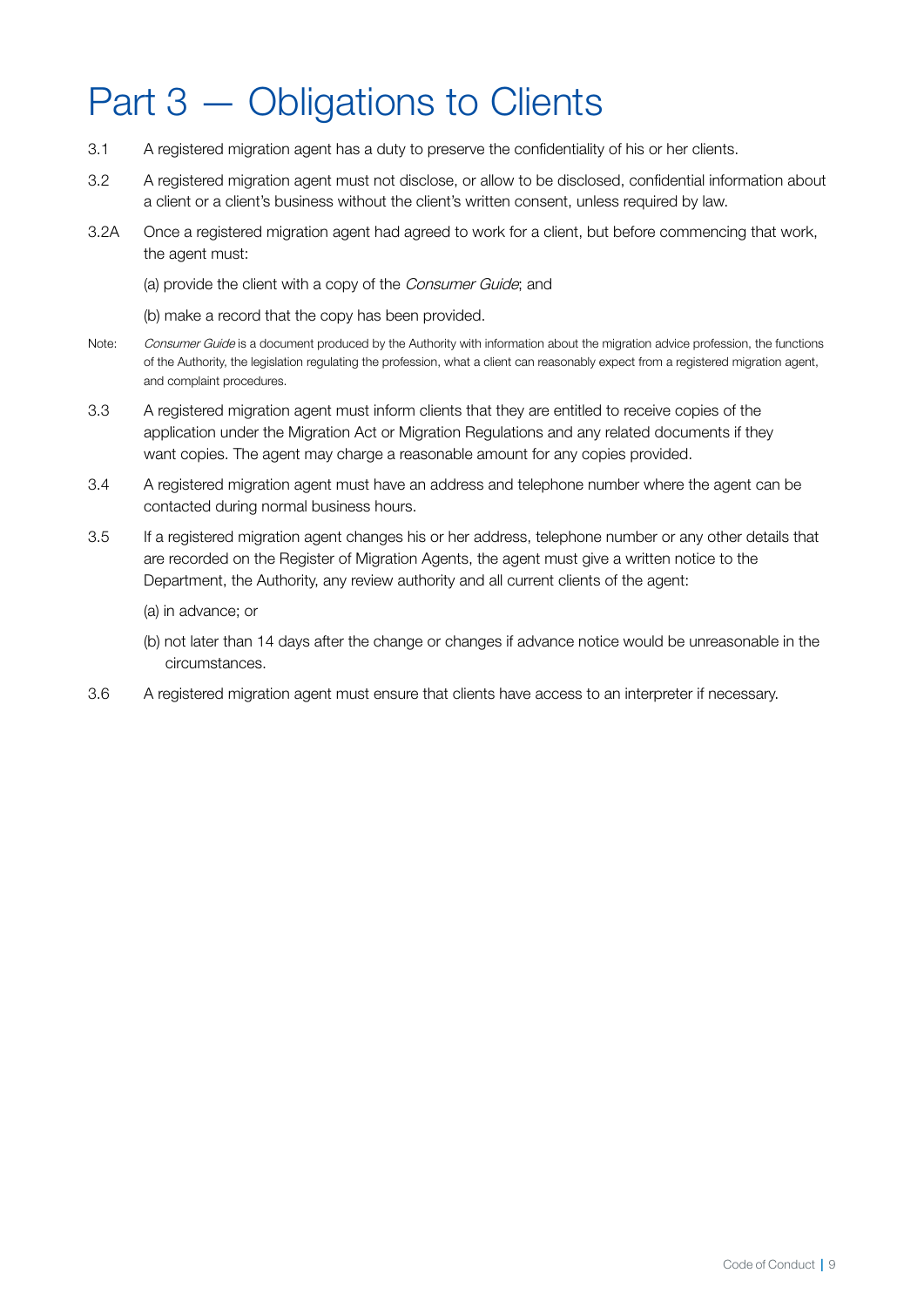# <span id="page-13-0"></span>Part 4 — Relations Between Registered Migration Agents

- 4.1 Before accepting immigration work, a registered migration agent must consider whether he or she is qualified to give the advice sought by the client. If the agent is unsure, he or she must seek the appropriate advice or assistance, or refer the matter to another registered migration agent.
- 4.2 A referral may be made, for example, if a registered migration agent is asked for advice on matters for which he or she does not regularly provide immigration assistance.
- 4.3 A registered migration agent must not encourage another agent's client to use the first agent's services, for example by denigrating other agents or offering services that the first agent cannot, or does not intend to, provide.
- 4.4 A registered migration agent must not take over work from another registered migration agent unless he or she receives from the client a copy of written notice by the client to the other agent that the other agent's services are no longer needed.
- 4.5 A registered migration agent must act with fairness, honesty and courtesy when dealing with other registered migration agents.
- 4.6 A registered migration agent who gives a written undertaking to another registered migration agent must make sure the undertaking is performed within a reasonable time, if possible.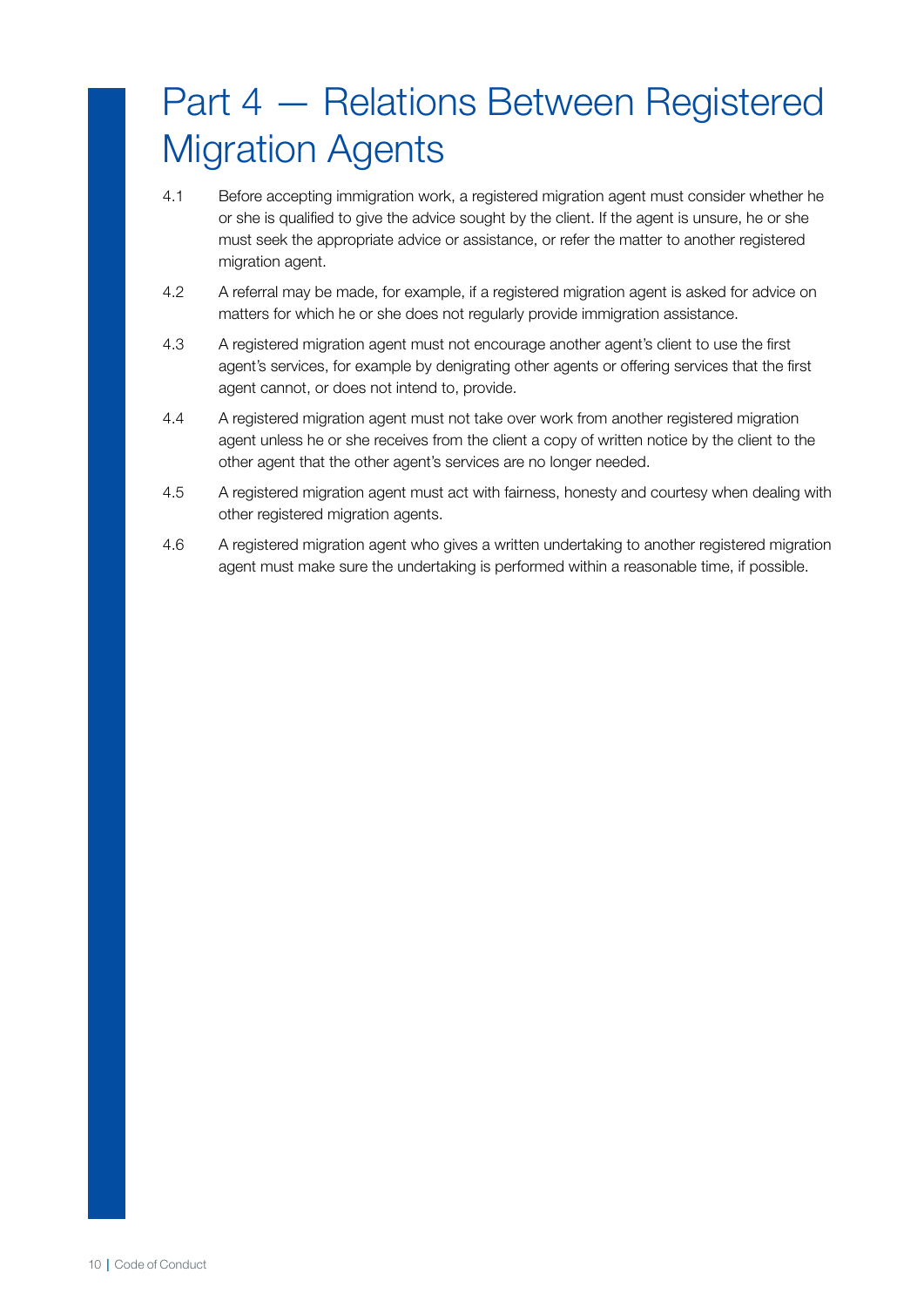## <span id="page-14-0"></span>Part 5 — Fees and Charges

- 5.1 There is no statutory scale of fees. However, a registered migration agent must set and charge a fee that is reasonable in the circumstances of the case.
- 5.2 A registered migration agent must:

(a) before starting work for a client, give the client:

- (i) an estimate of charges in the form of fees for each hour or each service to be performed, and disbursements that the agent is likely to incur as part of the services to be performed; and
- (ii) an estimate of the time likely to be taken in performing the services; and
- (b) as soon as possible after receiving instructions, obtain written acceptance by the client, if possible, of:
	- (i) the estimate of fees; and
	- (ii) the estimate of the time likely to be taken in performing the services; and
- (c) give the client written confirmation (an **Agreement for Services and Fees**) of:
	- (i) the services to be performed; and
	- (ii) the fees for the services; and
	- (iii) the disbursements that the agent is likely to incur as part of the services; and
- (d) give the client written notice of any material change to the estimated cost of providing a service, and the total likely cost because of the change, as soon as the agent becomes aware of the likelihood of a change occurring.
- 5.3 A registered migration agent:
	- (a) must not carry out work in a manner that unnecessarily increases the cost to the client; and
	- (b) must, if outside expertise is to be engaged and the client agrees, fully inform the client of the likely extra cost; and
	- (c) must, especially if a solicitor or barrister, warn clients of possible delays and likely cost involved in pursuing a particular course of action before tribunals and in the courts, for example:
		- (i) any need to engage and pay expert witnesses;
		- (ii) the need to meet legal costs if a case were lost;
		- (iii) the need to pay Departmental fees and charges;
		- (iv) the need to pay translation and interpreter fees and charges.
- 5.4 A registered migration agent must give clients written advice of the method of payment of fees and charges, including Departmental fees and charges.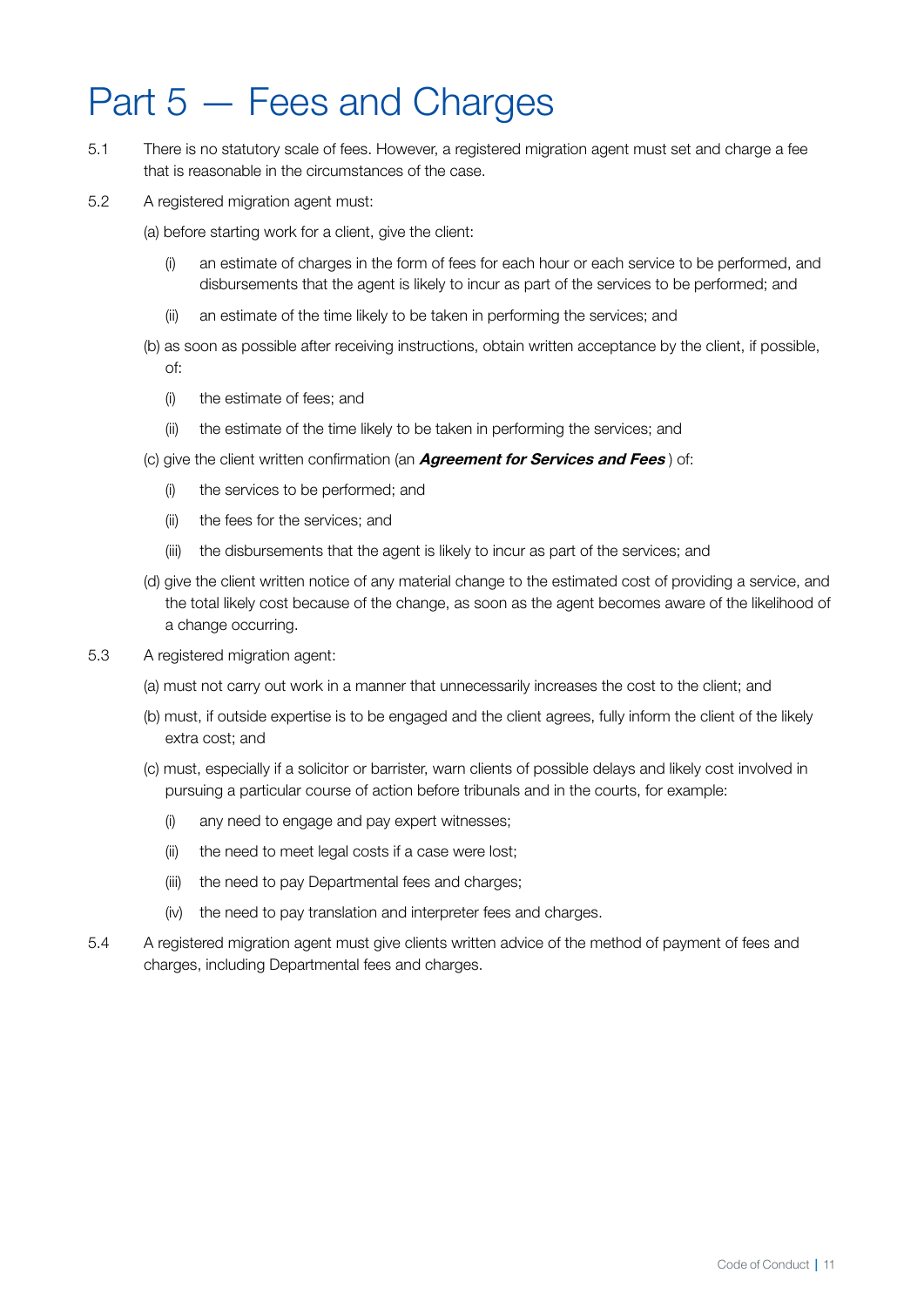- 5.5 A registered migration agent must be aware of the effect of section 313 of the Act, and act on the basis that:
	- (a) the agent is not entitled to be paid a fee or other reward for giving immigration assistance to a client unless the agent gives the client a statement of services that is consistent with the services, fees and disbursements in the Agreement for Services and Fees mentioned in clause 5.2.
- Note: The statement of services may be an itemised invoice or account. See clause 7.2 and 7.4; and
	- (b) a statement of services must set out:
		- (i) particulars of each service performed; and
		- (ii) the charge made in respect of each such service; and
	- (c) a client is entitled by the Act to recover the amount of a payment as a debt due to him or her if he or she:
		- (i) made the payment to the agent for giving immigration assistance; and
		- (ii) did not receive a statement of services before making the payment; and
		- (iii) does not receive a statement of services within 28 days after a final decision is made about the visa application, cancellation review application, nomination or sponsorship to which the immigration assistance related.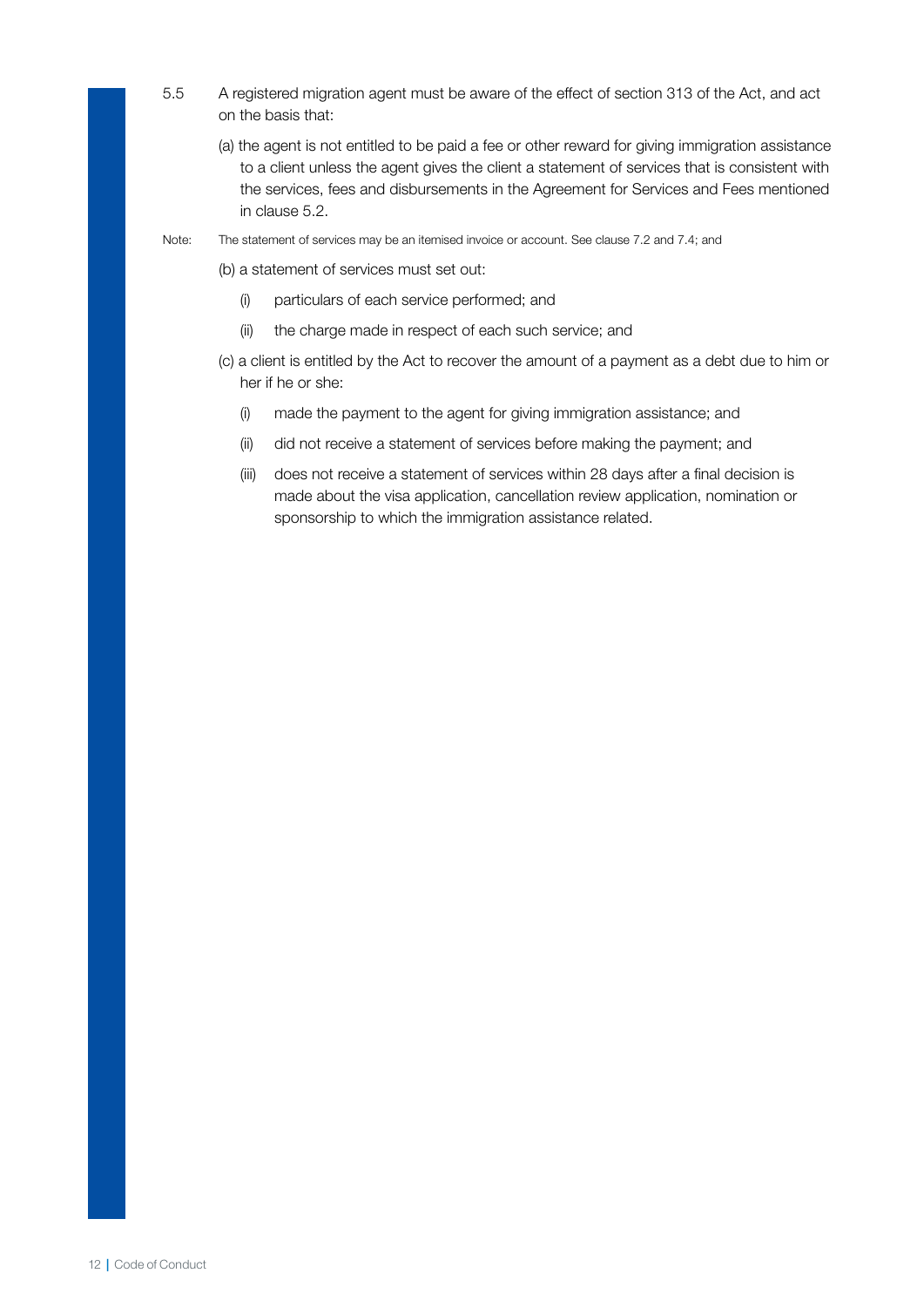## <span id="page-16-0"></span>Part 6 — Record Keeping and Management

- 6.1 A registered migration agent must maintain proper records that can be made available for inspection on request by the Authority, including files containing:
	- (a) a copy of each client's application; and
	- (b) copies of each written communication between:
		- (i) the client and the agent; and
		- (ii) the agent and any relevant statutory authority; and
		- (iii) the agent and the Department regarding the client; and
	- (c) file notes of every substantive or material oral communication between:
		- (i) the client and the agent; and
		- (ii) the agent and an official of any relevant statutory authority; and
		- (iii) the agent and the Department regarding the client.
- 6.1A A registered migration agent must keep the records mentioned in clause 6.1 for a period of 7 years after the date of the last action on the file for the client.
- 6.2 A registered migration agent must keep all documents to which a client is entitled securely and in a way that will ensure confidentiality while the agent is giving services to the client and until the earlier of:
	- (a) 7 years after the date of the last action on the file for the client; or
	- (b) when the documents are given to the client or dealt with in accordance with the client's written instructions.
- Note: On the completion or termination of services, all documents to which a client is entitled are to be dealt with in accordance with Part 10.
- 6.2A For clause 6.2, the documents to which a client is entitled include (but are not limited to) documents that are:
	- (a) provided by, or on behalf of, the client; and
	- (b) paid for by, or on behalf of, the client; such as passports, birth certificates, qualifications, photographs and other personal documents.
- 6.3 A registered migration agent must respond to a request for information from the Authority within a reasonable time specified by the Authority.
- 6.4 A registered migration agent must act on the basis that the agent's electronic communications are part of the agent's records and documents..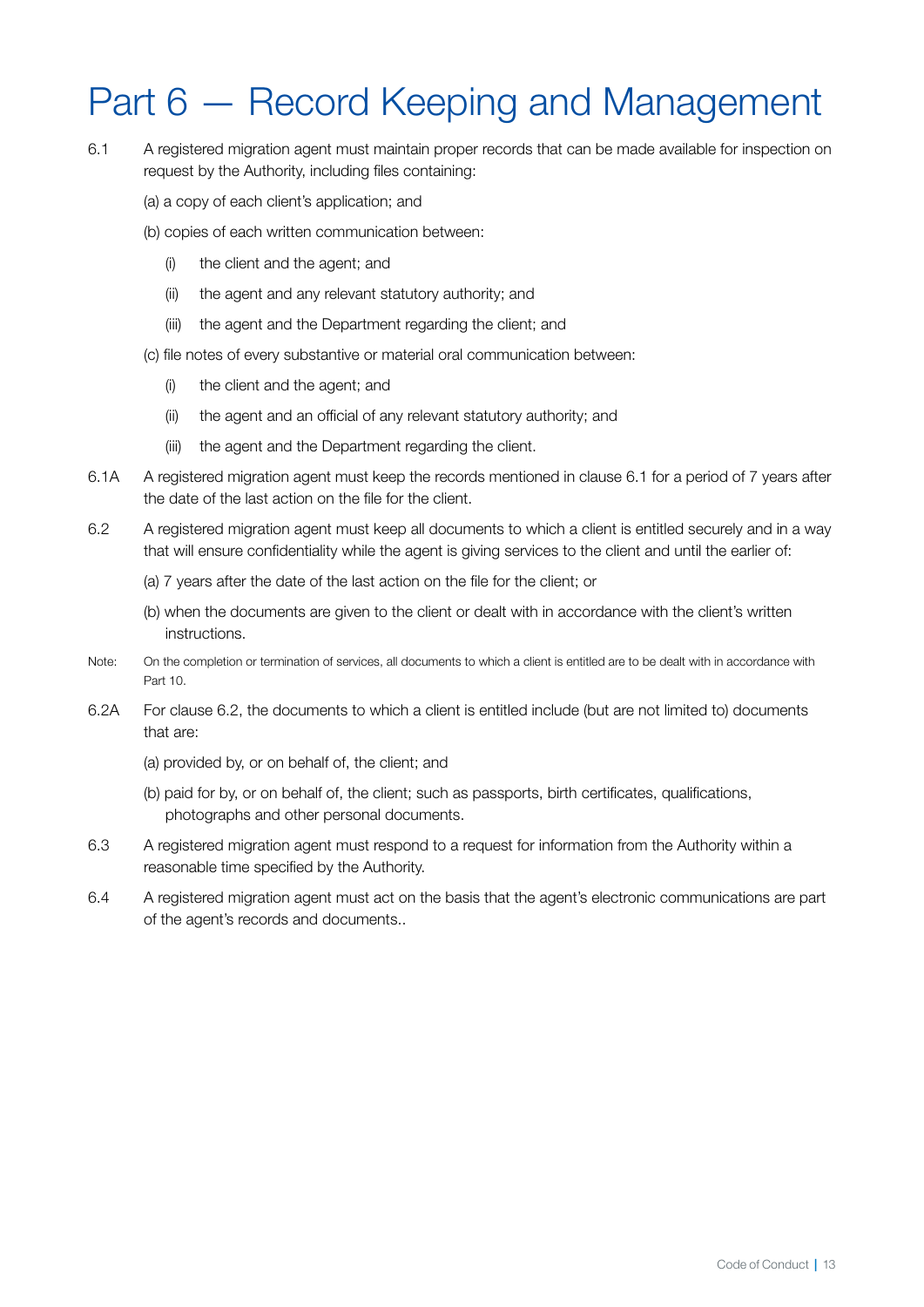#### <span id="page-17-0"></span>Part 7 — Financial Duties

7.1 Subject to clause 7.1B, a registered migration agent must keep separate accounts with a financial institution for:

(a) the agent's operating expenses (the **operating account**); and

- (b) money paid by clients to the agent for fees and disbursements (the **clients' account.**
- 7.1A The words 'clients' account' must be included in the name of the financial institution account mentioned in paragraph 7.1(b).
- 7.1B If a registered migration agent is operating as an agent in a country other than Australia that does not allow, under its law, the use of a clients' account as described in paragraph 7.1(b):

(a) the agent is not required to keep a separate account of that name; but

- (b) the agent must:
	- (i) keep an account for money paid by clients to the agent for fees and disbursements in a way that is as similar as practicable to the requirements in this Part; and
	- (ii) comply with this Part as far as practicable in relation to keeping records of the account and making the records available for inspection.
- 7.2 A registered migration agent must hold, in the clients' account, an amount of money paid by a client for an agreed block of work until:
	- (a) the agent has completed the services that comprise the block of work; and
	- (b) an invoice has been issued to the client for the services performed in accordance with the Agreement of Services and Fees mentioned in clause 5.2, showing:
		- (i) each service performed; and
		- (ii) the fee for each service.
- 7.3 The registered migration agent may, at any time, withdraw money from the clients' account for disbursements that are required to be paid to the Department, or any other agency, for the client.
- 7.4 A registered migration agent must keep records of the clients' account, including:
	- (a) the date and amount of each deposit made to the clients' account, including an indication of the purpose of the deposit and the client on whose behalf the deposit is made; and
	- (b) the date and amount of each withdrawal made in relation to an individual client, and the name of each recipient of money that was withdrawn; and
	- (c) receipts for any payments made by the client to the agent; and
	- (d) statement of services; and
	- (e) copies of invoices or accounts rendered in relation to the account.
- 7.5 A registered migration agent must make available for inspection on request by the Authority:
	- (a) records of the clients' account; and
	- (b) records of each account into which money paid by a client to the agent for fees and disbursements has been deposited.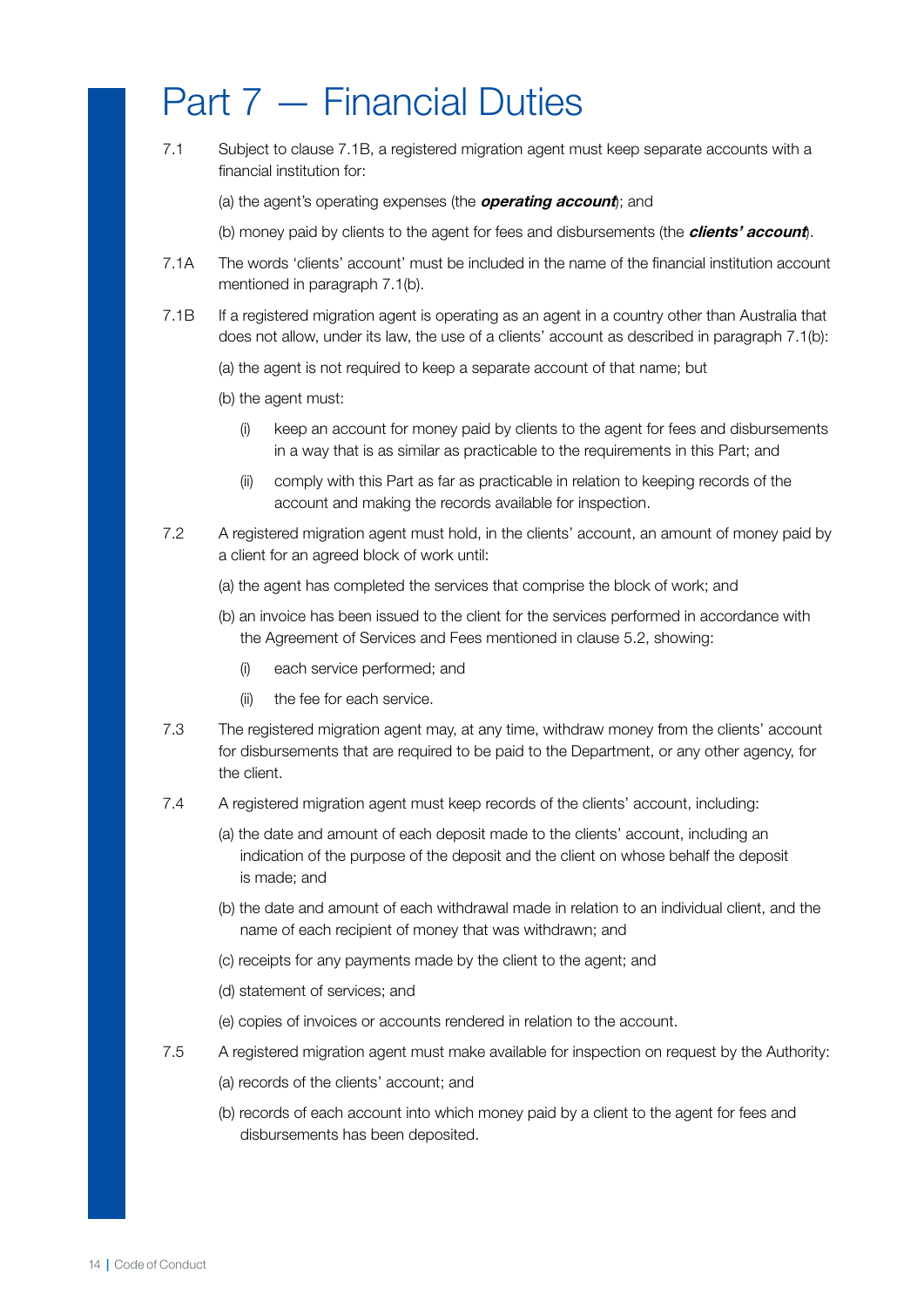- 7.6 If a registered migration agent provides a service to a client on the basis of a conditional refund policy, a 'no win, no fee' policy or an undertaking to similar effect:
	- (a) the agent must have sufficient funds available to be able to cover any amount that the agent may become liable to pay to the client under the policy or undertaking; and
	- (b) the agent must meet that obligation by:
		- (i) keeping funds in the clients' account; or
		- (ii) keeping a security bond; or
		- (iii) maintaining adequate insurance.
- 7.7 Nothing in clause 7.1, 7.1A, 7.2, 7.3, 7.4 or 7.6 affects the duty of a registered migration agent, who is also a legal practitioner and who acts in that capacity, to deal with clients' funds in accordance with the relevant law relating to legal practitioners.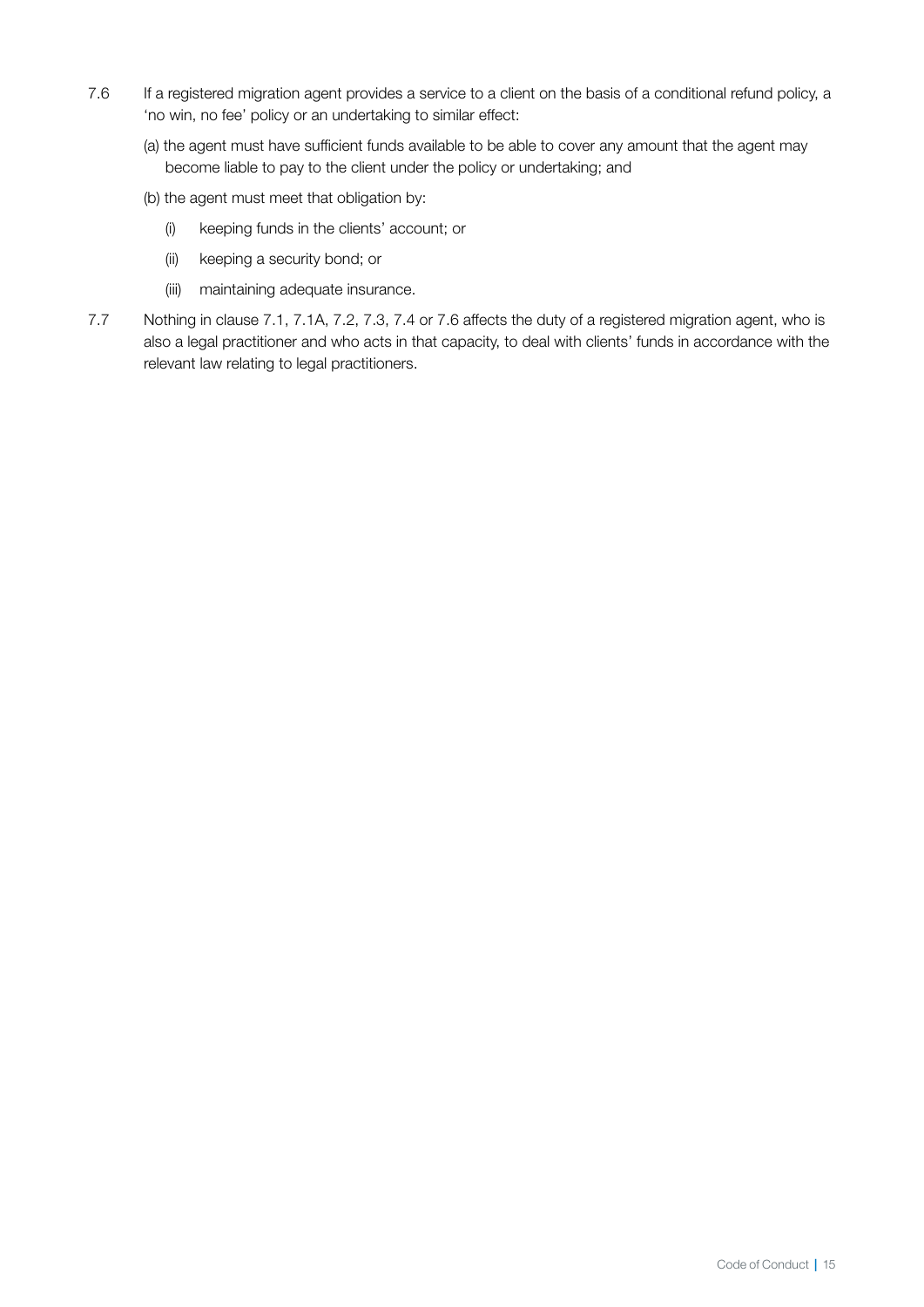# <span id="page-19-0"></span>Part 8 — Duties of Migration Agents to **Employees**

- 8.1 A registered migration agent has a duty to exercise effective control of his or her office for the purpose of giving immigration advice and assistance.
- 8.2 A registered migration agent must properly supervise the work carried out by staff for the agent.
- 8.3 All immigration assistance must be given by a registered migration agent unless the assistance is permitted under section 280 of the Migration Act.
- 8.4 A registered migration agent must make all employees, including those not involved in giving immigration assistance (for example receptionists and typists), familiar with the Code, for example by:
	- (a) displaying the Code prominently in the agent's office;
	- (b) establishing procedures to ensure that employees become familiar with the Code including supplying employees with copies of the Code.
- 8.5 A registered migration agent must ensure that his or her employees are of good character and act consistently with the Code in the course of their employment.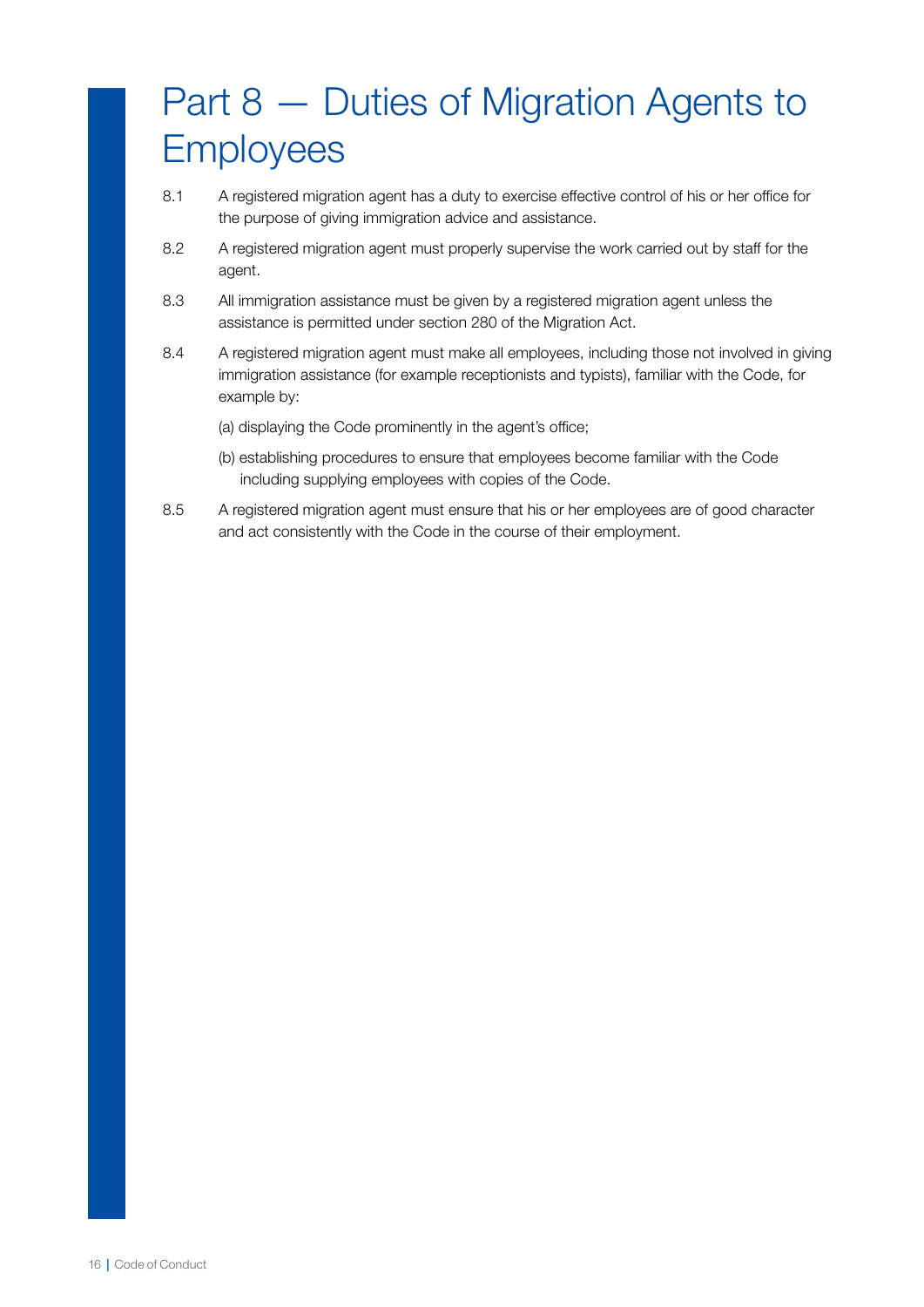# <span id="page-20-0"></span>Part 9 — Complaints

- 9.1 A registered migration agent must respond properly to a complaint by a person (whether or not the person is a client) about the work or services carried out by the agent or the agent's employee.
- 9.2 A registered migration agent must submit to the procedures for mediation as recommended by the Authority about handling and resolving complaints by the client against the agent.
- 9.3 If the Authority gives a registered migration agent details of a complaint made to the Authority about:
	- (a) the work or services carried out by the agent or the agent's employees; or
	- (b) any other matter relating to the agent's compliance with this Code —the agent must respond properly to the Authority, within a reasonable time specified by the Authority when it gives the details to the agent.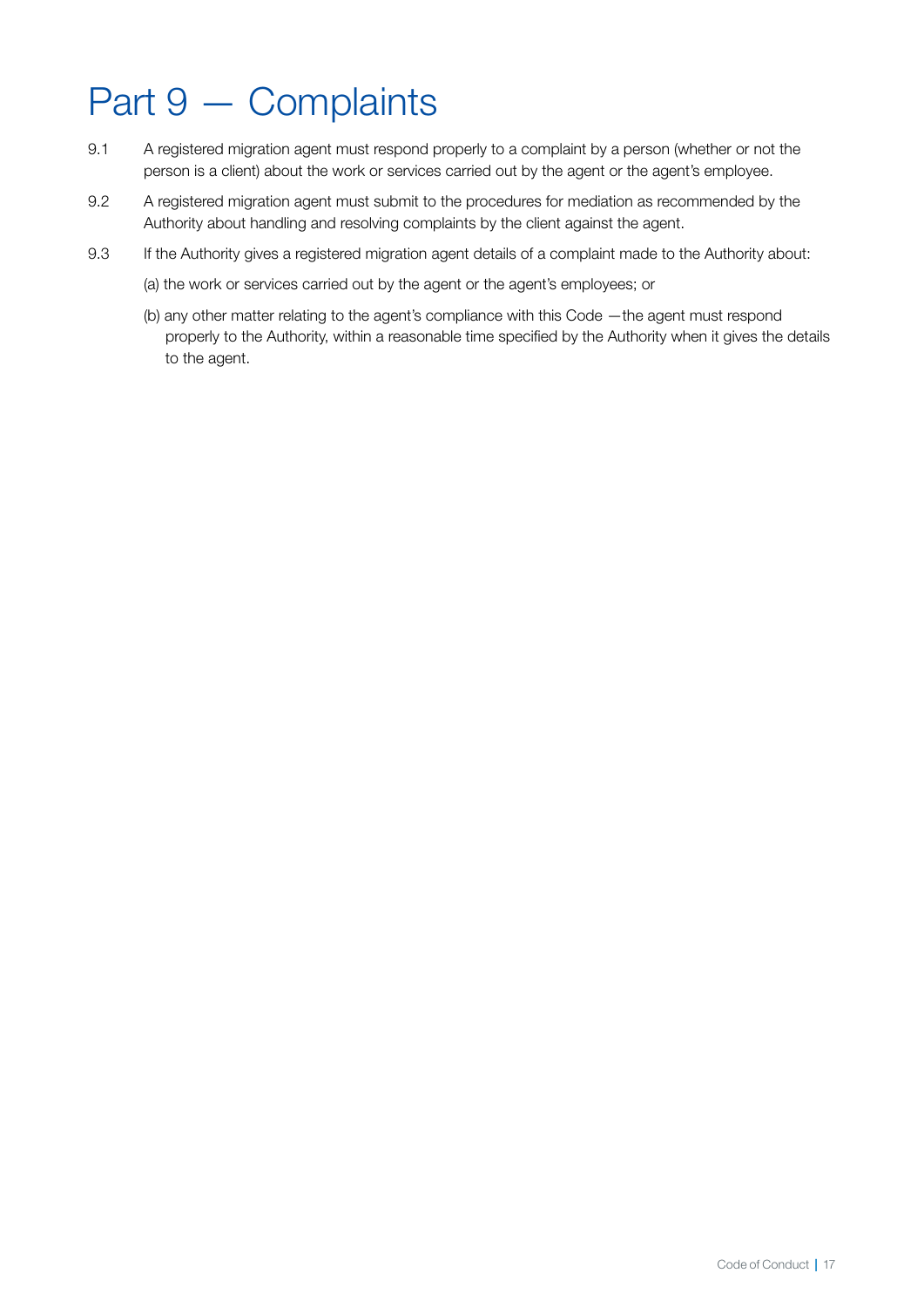#### <span id="page-21-0"></span>Part 10 — Termination of Services

10.1 A registered migration agent must complete services as instructed by a client unless:

(a) the agent and client agree otherwise; or

- (b) the client terminates the agent's instructions; or
- (c) the agent terminates the contract and gives reasonable written notice to the client.
- 10.1A For paragraph 10.1(c), a written notice must state:
	- (a) that the agent ceases to act for the client; and
	- (b) the date from which the agent ceases to act; and
	- (c) the terms of any arrangements made in respect of appointing another registered migration agent.
- 10.1B Within 7 days of giving the written notice, the agent must:
	- (a) update the client's file to reflect the current status of each case or application undertaken by the agent for the client; and
	- (b) deliver all documents to which the client is entitled to the client or to the appointed registered migration agent; and
	- (c) ensure that all financial matters have been dealt with as specified in the contract.
- 10.2 A client is entitled to ask a registered migration agent (orally or in writing) to return any document that belongs to the client. The agent must return the document within 7 days after being asked.
- 10.3 Australian passports, and most foreign passports, are the property of the issuing Government and must not be withheld.
- 10.4 A registered migration agent must not withhold a document that belongs to a client, as part of a claim that the agent has a right to withhold a document by a lien over it, unless the agent holds a current legal practising certificate issued by an Australian body authorised by law to issue it.
- 10.5 On completion of services, a registered migration agent must, if asked by the client, give to the client all the documents:

(a) given to the agent by the client; or

(b) for which the client has paid.

- 10.6 If the client terminates the instructions, a registered migration agent must takeall reasonable steps to deliver all documents quickly to the client or any other person nominated by the client in writing. If the agent claims a lien on any documents, the agent must take action to quantify the amount claimed and tell the client in a timely manner.
- Note 1: Only registered migration agents who hold a current legal practising certificate issued by an Australian body authorised by law to issue it are able to claim a lien on any client documents.
- Note 2: A document includes an application, nomination, sponsorship, statement, declaration, affidavit, certificate or certified copy. See Acts Interpretation Act 1901 s25, Migration Regulations regulation 5.01.